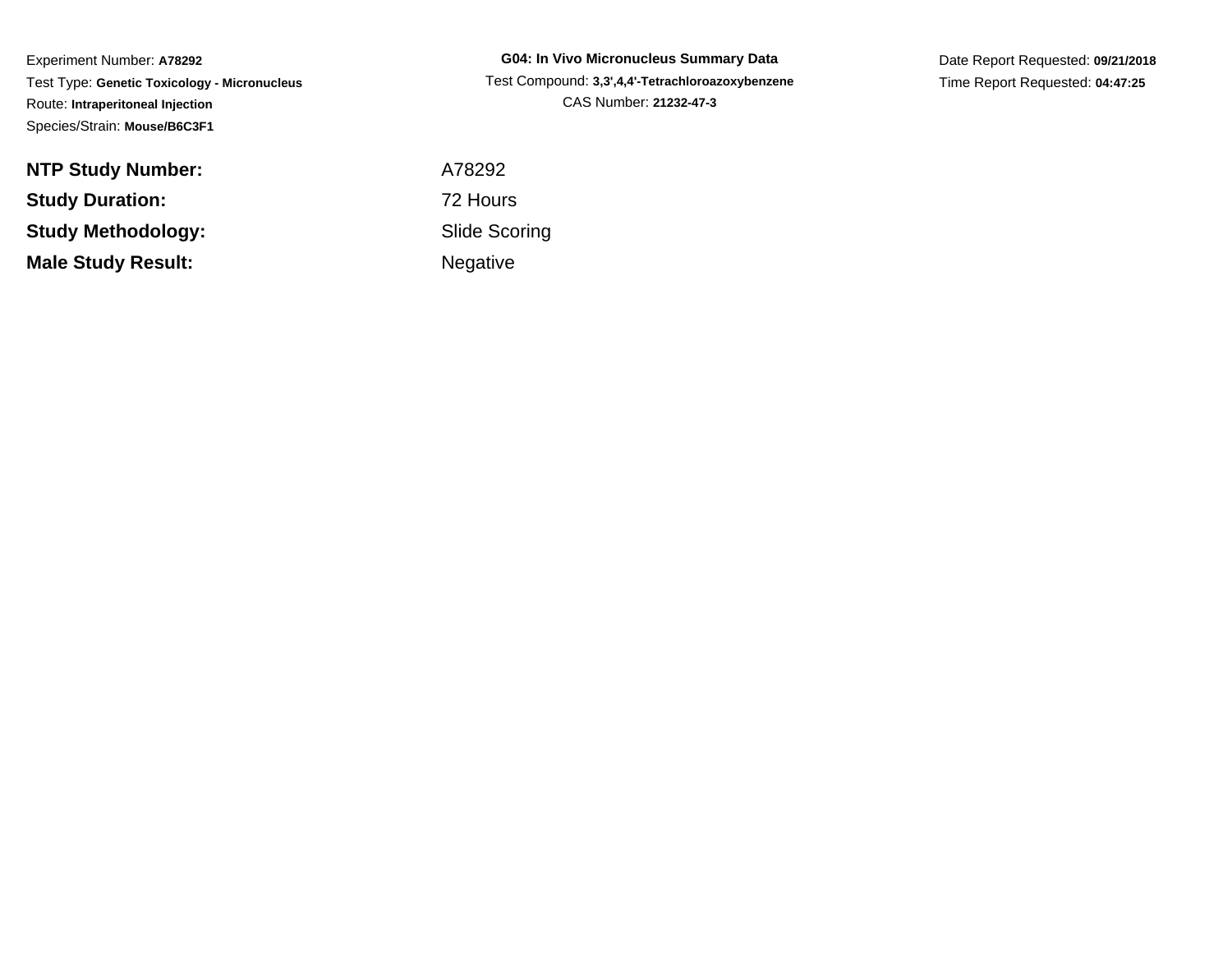Experiment Number: **A78292**Test Type: **Genetic Toxicology - Micronucleus**

Route: **Intraperitoneal Injection**

Species/Strain: **Mouse/B6C3F1**

| Tissue: Bone marrow; Sex: Male; Number of Treatments: 3; Time interval between final treatment and cell sampling: 24 h |   |                 |             |                  |
|------------------------------------------------------------------------------------------------------------------------|---|-----------------|-------------|------------------|
| <b>MN PCE/1000</b>                                                                                                     |   |                 |             | $%$ PCE          |
| Dose (mg/kg)                                                                                                           | N | Mean $\pm$ SEM  | p-Value     | Mean $\pm$ SEM   |
| Vehicle Control <sup>1</sup>                                                                                           | 5 | $0.30 \pm 0.20$ |             | $42.40 \pm 5.17$ |
| 50.0                                                                                                                   | 5 | $0.70 \pm 0.34$ | 0.1635      | $34.10 \pm 4.88$ |
| 100.0                                                                                                                  | 5 | $0.30 \pm 0.12$ | 0.5000      | $29.50 \pm 3.45$ |
| 150.0                                                                                                                  | 5 | $0.70 \pm 0.44$ | 0.1635      | $40.30 \pm 4.38$ |
| 200.0                                                                                                                  | 5 | $1.10 \pm 0.48$ | 0.0488      | $34.50 \pm 1.43$ |
| Trend p-Value                                                                                                          |   | 0.0580          |             |                  |
| Positive Control <sup>2</sup>                                                                                          | 5 | $2.30 \pm 0.72$ | $< 0.001$ * | $39.50 \pm 3.56$ |
| <b>Trial Summary: Negative</b>                                                                                         |   |                 |             |                  |